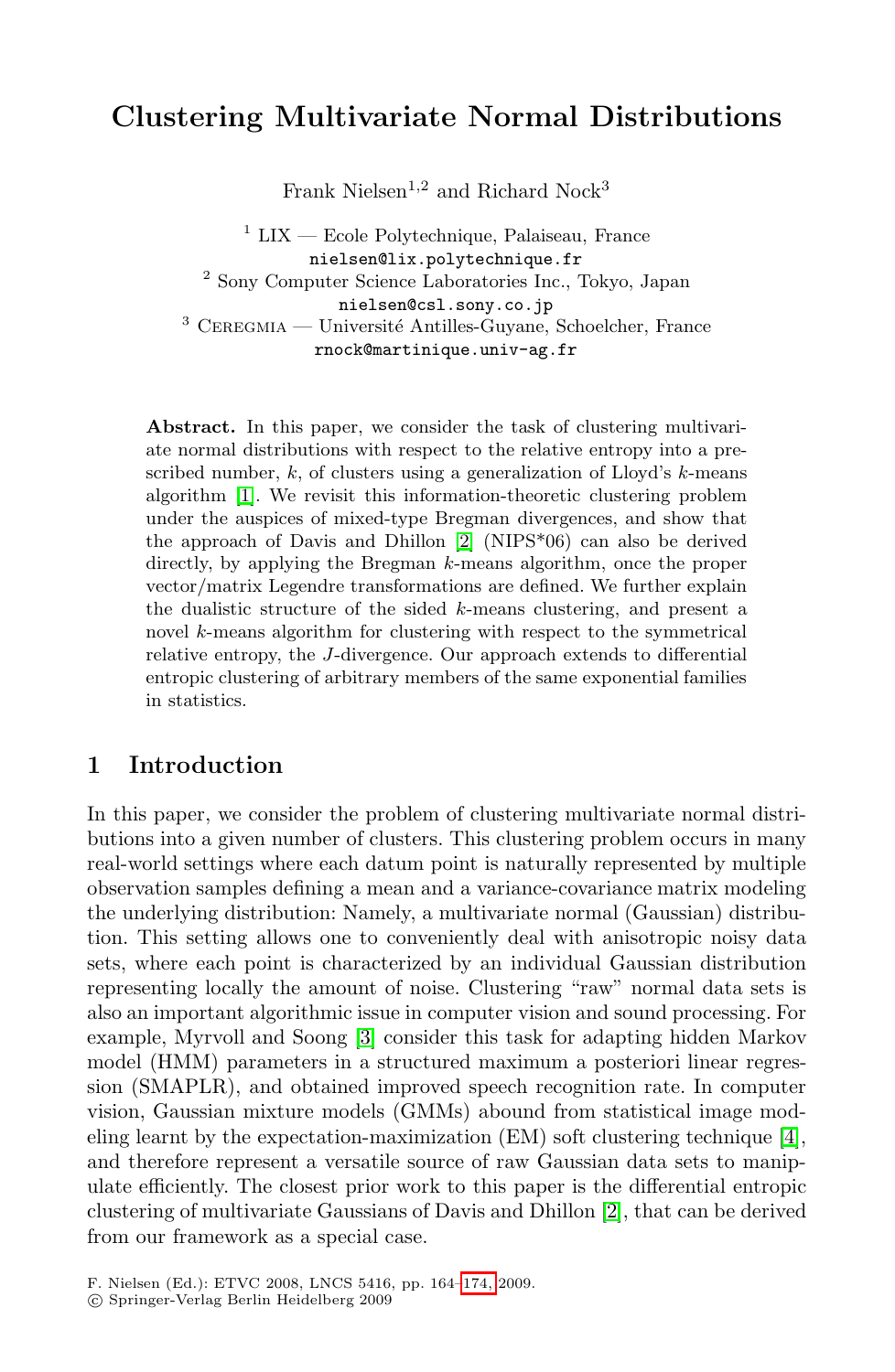<span id="page-1-0"></span>A central question for clustering is to define the appropriate informationtheoretic measure between any pair of multivariate normal distribution objects as the Euclidean distance falls short in that context. Let  $N(m, S)$  denote<sup>1</sup> the  $d$ -variate normal distribution with mean m and variance-covariance matrix  $S$ . Its probability density function (pdf.) is given as follows [5]:

$$
p(x; m, S) = \frac{1}{(2\pi)^{\frac{d}{2}}\sqrt{\det S}} \exp\left(-\frac{(x-m)^TS^{-1}(x-m)}{2}\right),
$$
 (1)

where  $m \in \mathbb{R}^d$  is called the mean, and  $S \succ 0$  is a positive semi-definite matrix called the variance-covariance matrix, satisfying  $x^T S x \geq 0 \ \forall x \in \mathbb{R}^d$ . The variance-covariance matrix  $S = [S_{i,j}]_{i,j}$  [wi](#page-10-4)th  $S_{i,j} = E[(X^{(i)} - m^{(i)})(X^{(j)} - m^{(j)})]$ and  $m_i = E[X^{(i)}]$   $\forall i \in \{1, ..., d\}$ , is an invertible symmetric matrix with positive determinant:  $\det S > 0$ . A normal distribution "statistical object" can thus be interpreted as a "compound point"  $\tilde{\Lambda} = (m, S)$  in  $D = \frac{d(d+3)}{2}$  dimensions by stacking the mean vector m with the  $\frac{d(d+1)}{2}$  coefficients of the symmetric variance-covariance matrix S. This encoding may be interpreted as a serialization or linearization operation. A fundamental distance between statistical distributions that finds deep roots in information theory  $[6]$  is the *relative en*tropy, also called the Kullback-Leibler divergence or information discrimination measure. The oriented distance is asymmetric (ie.,  $KL(p||q) \neq KL(q||p)$ ) and defined as:

KL
$$
(p(x; m_i, S_i)||p(x; m_j, S_j)) = \int_{x \in \mathbb{R}^d} p(x; m_i, S_i) \log \frac{p(x; m_i, S_i)}{p(x; m_j, S_j)} dx.
$$
 (2)

The Kullback-Leibler divergence expresses the differential relative entropy with the *cross-entropy* as follows:

$$
KL(p(x; m_i, S_i)p(x; m_j, S_j)) = -H(p(x; m_i, S_i)) - \int_{x \in \mathbb{R}^d} p(x; m_i, S_i) \log p(x; m_j, S_j) dx,
$$
\n(3)

where the Shannon' differential entropy is

$$
H(p(x; m_i, S_i)) = -\int_{x \in \mathbb{R}^d} p(x; m_i, S_i) \log p(x; m_i, S_i) dx,
$$
\n(4)

independent of the mean vector:

$$
H(p(x; m_i, S_i)) = \frac{d}{2} + \frac{1}{2} \log(2\pi)^d \det S_i.
$$
 (5)

Fastidious integral computations yield the well-known Kullback-Leibler divergence formula for multivariate normal distributions:

We do not use the conventional  $(\mu, \Sigma)$  notations to avoid misleading formula later on, such as  $\sum_{i=1}^{n} \Sigma_i$ , etc.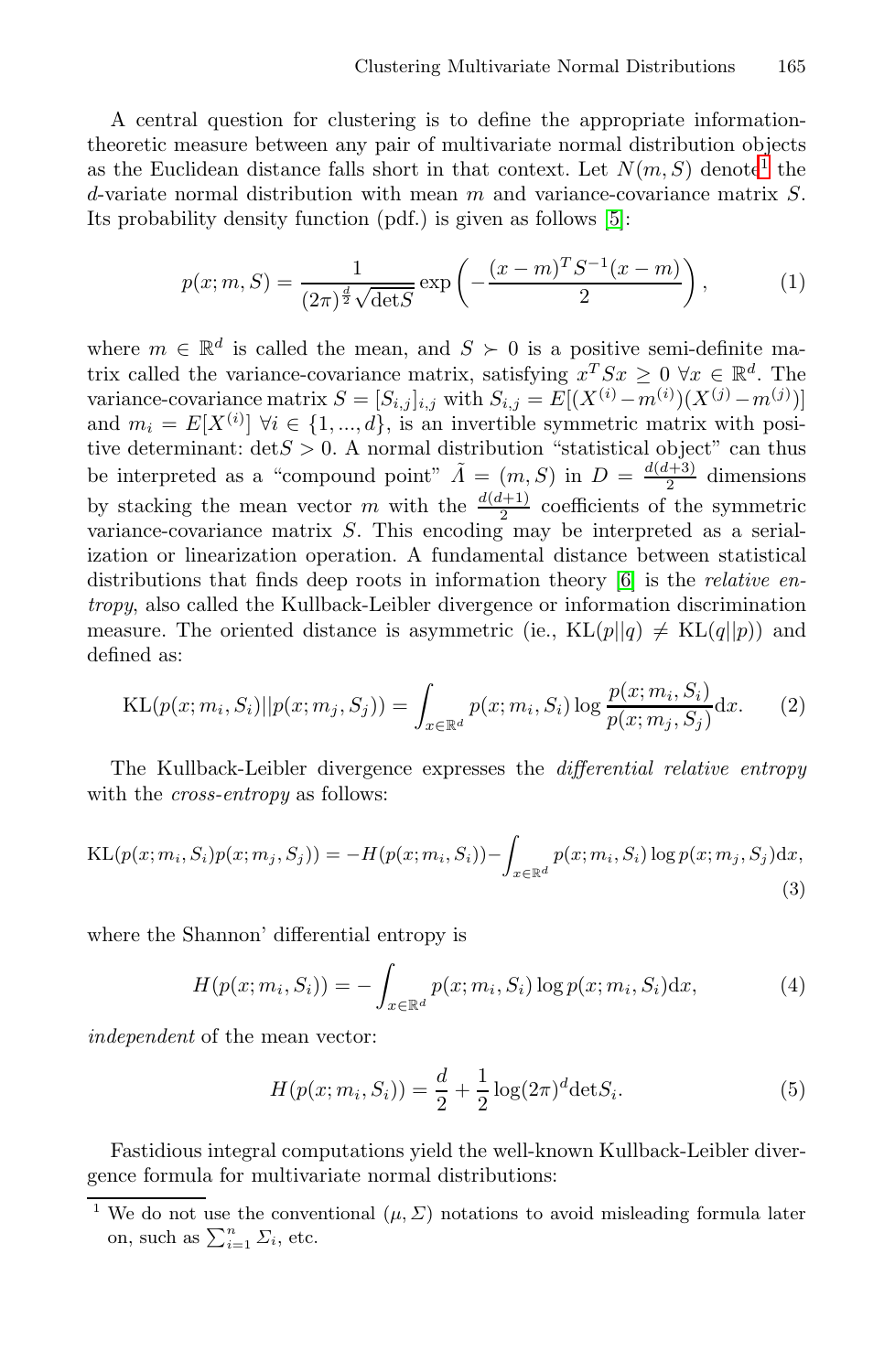$$
KL(p(x; m_i, S_i)||p(x; m_j, S_j)) = \frac{1}{2}\log|S_i^{-1}S_j| +
$$
  

$$
\frac{1}{2}\text{tr}((S_i^{-1}S_j)^{-1}) - \frac{d}{2} + \frac{1}{2}(m_i - m_j)^T S_j^{-1}(m_i - m_j),
$$
 (6)

where  $\text{tr}(S)$  is the trace of square matrix S, the sum of its diagonal elements:  $\text{tr}(S) = \sum_{i=1}^{d} S_{i,i}$ . In particular, the Kullback-Leibler divergence of normal distributions reduces to the quadratic distance for unit spherical Gaussians:  $KL(p(x; m_i, I)||p(x; m_j, I)) = \frac{1}{2}||m_i - m_j||^2$ , where I denotes the  $d \times d$  identity matrix.

## **2 Viewing Kullback-Leibler Divergence as a Mixed-Type Bregman Divergence**

It turns out that a neat generalization of both statistical distributions and information-theoretic divergences brings a simple way to find out the same result of Eq. 6 by bypassing the integral computation. Indeed, the well-known normal density function can be expressed into the canonical form of *exponential families* in statistics [7]. Exponential families include many familiar distributions such as Poisson, Bernoulli, Beta, Gamma, and normal distributions. Yet exponential families do not cover the full spect[ru](#page-10-5)m of usual distributions either, as they do not contain the uniform nor Cauchy distributions.

<span id="page-2-0"></span>Let us first consider univariate normal distributions  $N(m, s^2)$  with associated probability density function:

$$
p(x; m, s^2) = \frac{1}{s\sqrt{2\pi}} \exp\left(-\frac{(x-m)^2}{2s^2}\right).
$$
 (7)

The pdf can be mathematically rew[rit](#page-10-5)[te](#page-10-6)n to fit the canonical decomposition of distributions belonging to the exponential families [7], as follows:

$$
p(x; m, s2) = p(x; \theta = (\theta_1, \theta_2)) = \exp \{ \langle \theta, t(x) \rangle - F(\theta) + C(x) \}, \quad (8)
$$

where  $\theta = (\theta_1 = \frac{\mu}{\sigma^2}, \theta_2 = -\frac{1}{2\sigma^2})$  are the *natural parameters* associated with the sufficient statistics  $t(x) = (x, x^2)$ . The log normalizer  $F(\theta) = -\frac{\theta_1^2}{4\theta_2} + \frac{1}{2} \log \frac{-\pi}{\theta_2}$  $F(\theta) = -\frac{\theta_1^2}{4\theta_2} + \frac{1}{2} \log \frac{-\pi}{\theta_2}$  is a strictly convex and differentiable function that specifies uniquely the exponential family, and the function  $C(x)$  is the carrier measure. See [7,8] for more details and plenty of examples. Once this canoni[cal](#page-10-7) decomposition is figured out, we can simply apply the generic *equivalence theorem* [9] [8] Kullback-Leibler $\leftrightarrow$ Bregman divergence [10]:

$$
KL(p(x; m_i, S_i)||p(x; m_j, S_j)) = D_F(\theta_j || \theta_i),
$$
\n(9)

to get the closed-form formula easily. In other words, this theorem (see [8] for a proof) states that the Kullback-Leibler divergence of two distributions of the same exponential family is equivalent to the Bregman divergence for the log normalizer generator by *swapping* arguments. The Bregman divergence [10]  $D_F$  is defined as the tail of a Taylor expansion for a strictly convex and differentiable function  $F$  as:

$$
D_F(\theta_j||\theta_i) = F(\theta_j) - F(\theta_i) - \langle \theta_j - \theta_i, \nabla F(\theta_i) \rangle, \tag{10}
$$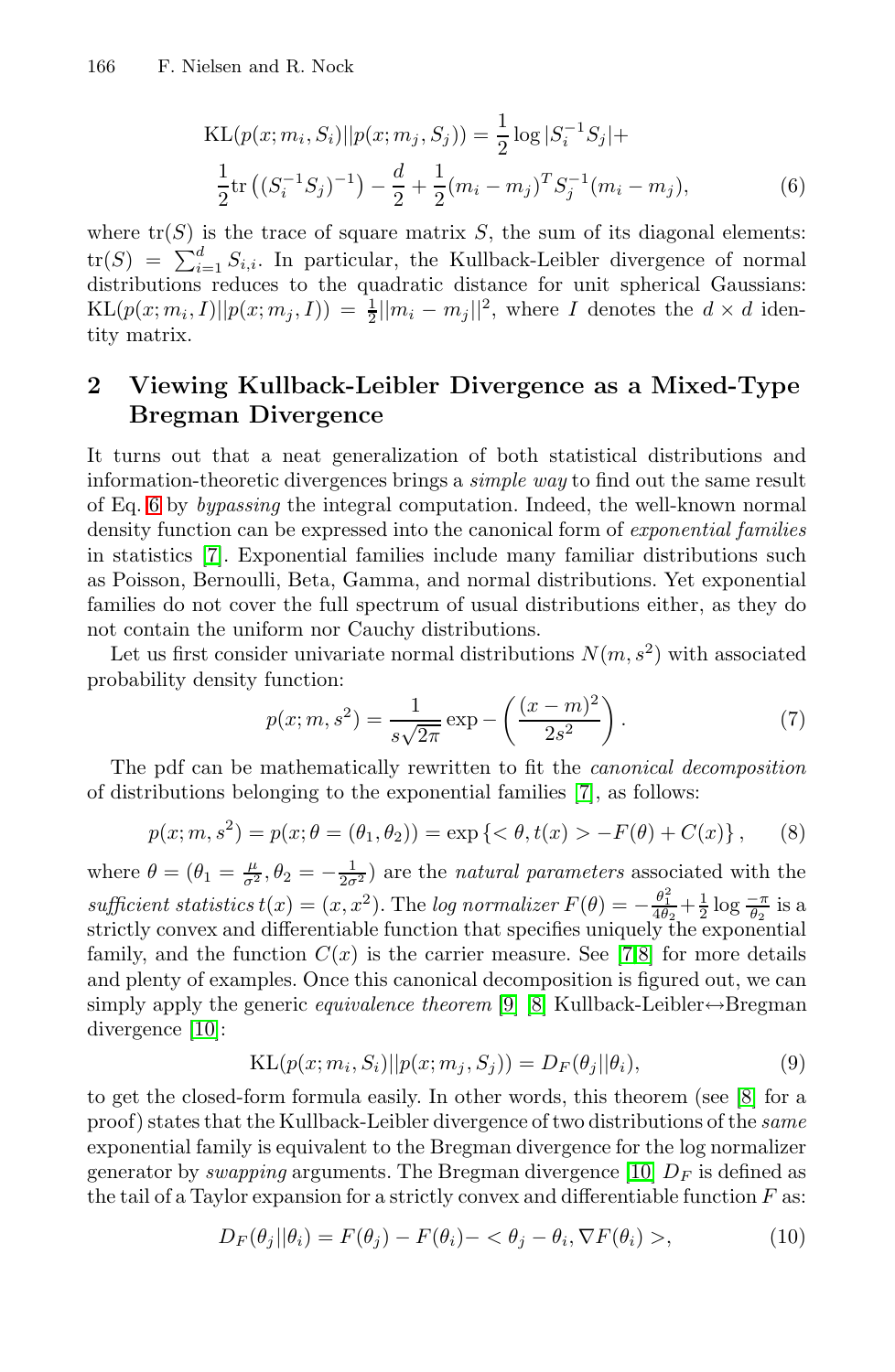where  $\langle \cdot, \cdot \rangle$  denote the vector inner product  $\langle \cdot, p, q \rangle = p^T q$  and  $\nabla F$  is the gradient operator. For multivariate normals, the same kind of decomposition exists but on mixed-type vector/matrix parameters, as we [sh](#page-10-8)all describe next.

# **3 Clustering with Respect to the Kullback-Leibler Divergence**

### **3.1 Bregman/Kull[back](#page-10-9)-Leibler Hard** *k***-Means**

Banerjee et al. [9] generalized Lloyd's k-means hard clustering technique [1] to the broad family of Bregman divergences  $D_F$ . The Bregman hard k-means clustering of a point set  $\mathcal{P} = \{p_1, ..., p_n\}$  works as follows:

1. **Initialization.** Let  $C_1, ..., C_k$  be the initial k cluster centers called the seeds. Seeds can be initialized in many various ways and is an important step to consider in practice, as explained in [11]. The simplest technique, called Forgy's initialization [12], is to allocate at random seeds from the source points.

## 2. **Repeat u[nt](#page-10-6)il converge or stopping criterion is met**

- (a) **Assignment.** Associate to each "point"  $p_i$  its closest center with respect to divergence  $D_F: p_i \to \arg\min_{C_j \in \{C_1, ..., C_k\}} D_F(p_i || C_j)$ . Let  $C_l$  denote the *l*th cluster, the set of points closer to center  $C_l$  than to any other cluster center. The clusters form a partition of the point set  $P$ . This partition may be geometrically interpreted as the underlying partition emanating from the Bregman Voronoi diagram of the cluster centers  $C_1, ..., C_k$  themselves, see [8].
- (b) **Center re-estimation.** Choose the new cluster centers  $C_i \forall i \in \{1, ..., k\}$ as the cluster respective centroids:  $C_i = \frac{1}{|\mathcal{C}_i|} \sum_{p_j \in \mathcal{C}_i} p_j$ . A key property emphasized in [9] is that the Bregman centroid defined as the minimizer of the right-side intracluster average  $\arg \min_{c \in \mathbb{R}^d} \sum_{p_i \in \mathcal{C}_l} |D_F(p_i||c)$  is *in*[dep](#page-10-8)endent of the considered Bregman generator  $\overline{F}$ , and always coincide with the center of mass.

The Bregman hard clustering enjoys the same convergence property as the traditional k-means. That is, the Bregman loss function  $\sum_{l=1}^{k} \sum_{p_i \in C_l} D_F(p_i || C_l)$ monotonically decreases until convergence is reached. Thus a stopping criterion can also be choosen to terminate the loop as soon as the difference between the Bregman losses of two successive iterations goes below a prescribed threshold. In fact, Lloyd's algorithm [1] is a Bregman hard clustering for the quadratic Bregman divergence  $(F(x) = \sum_{i=1}^{d} x_i^2)$  with associated (Bregman) quadratic loss. As mentioned above, the centers of clusters are found as right-type sum average minimization problems. For a *n*-point set  $\mathcal{P} = \{p_1, ..., p_n\}$ , the center is defined as

$$
\arg \min_{c \in \mathbb{R}^d} D_F(p_i || c) = \frac{1}{n} \sum_{i=1}^n p_i.
$$
 (11)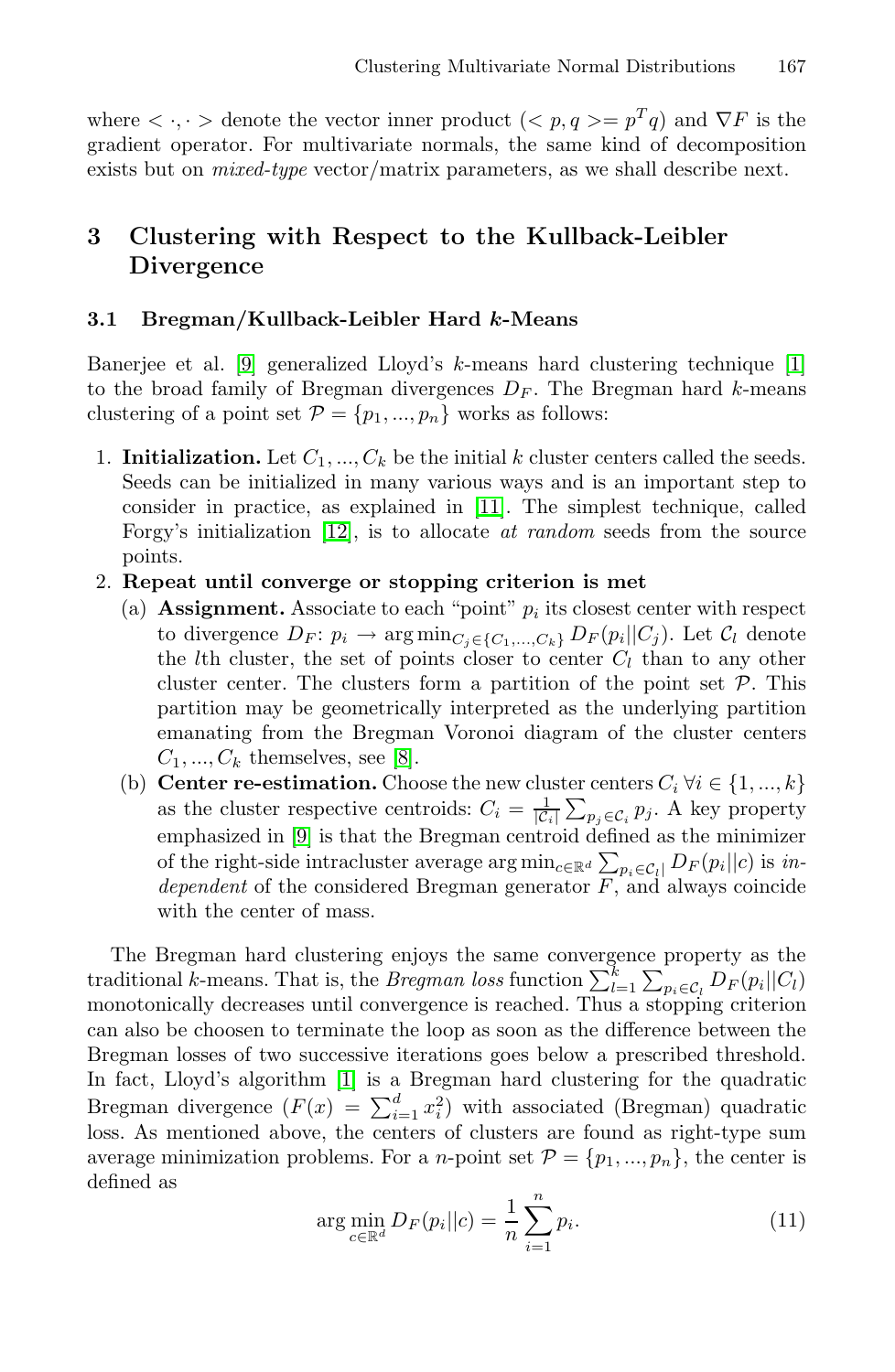

**Fi[g.](#page-10-10) 1.** Bivariate normal k-means clustering  $(k = 3, d = 2, D = 5)$  with respect to the right-type Bregman centroid (the center of mass of natural parameters, equivalent to the left-type Kullback-Leibler centroid) of 32 bivariate normals. Each cluster is displayed with its own color, and the centroids [are](#page-10-11) [r](#page-10-11)asterized as red variance-covariance ellipses centered on their means.

That is, the Bregman right-centroid is surprisingly invariant to the considered Bregman divergence [9] and always equal to the center of mass. Note that although the squared Euclidean distance is a Bregman (symmetric) divergence, it is not the case for the single Euclidean distance for which the minimum average distance optimization problem yields the Fermat-Weber point [13] that does not admit closed-form solution.

Thus for clustering normals with respect to the Kullback-Leibler divergence using this Bregman hard clustering, we need to consider the oriented distance  $D_F(\theta_i||\omega_i)$  for the log normalizer of the normal distributions interpreted as members of a given exponential family, where  $\omega_l$  denote the cluster centroid in the natural parameter space. S[i](#page-1-0)nce  $D_F(\theta_i||\omega_i) = \text{KL}(c_i||p_i)$  it turns out that the hard Bregman clusteri[ng](#page-2-0) minimizes the Kullback-Leibler loss  $\sum_{l=1}^{k} \sum_{p_i \in C_l} \text{KL}(c_l||p_i)$ . We now describe the primitives required to apply the Bregman k-means clustering to the case of the Kullback-Leibler clustering of multivariate normal distributions.

### **3.2 Mixed-Type Parameters of Multivariate Normals**

The density function of multivariate normals of Eq. 1 can be rewritten into the canonical decomposition of Eq. 8 to yield an exponential family of order  $D = \frac{d(d+3)}{2}$  (the mean vector and the positive definite matrix  $S^{-1}$  accounting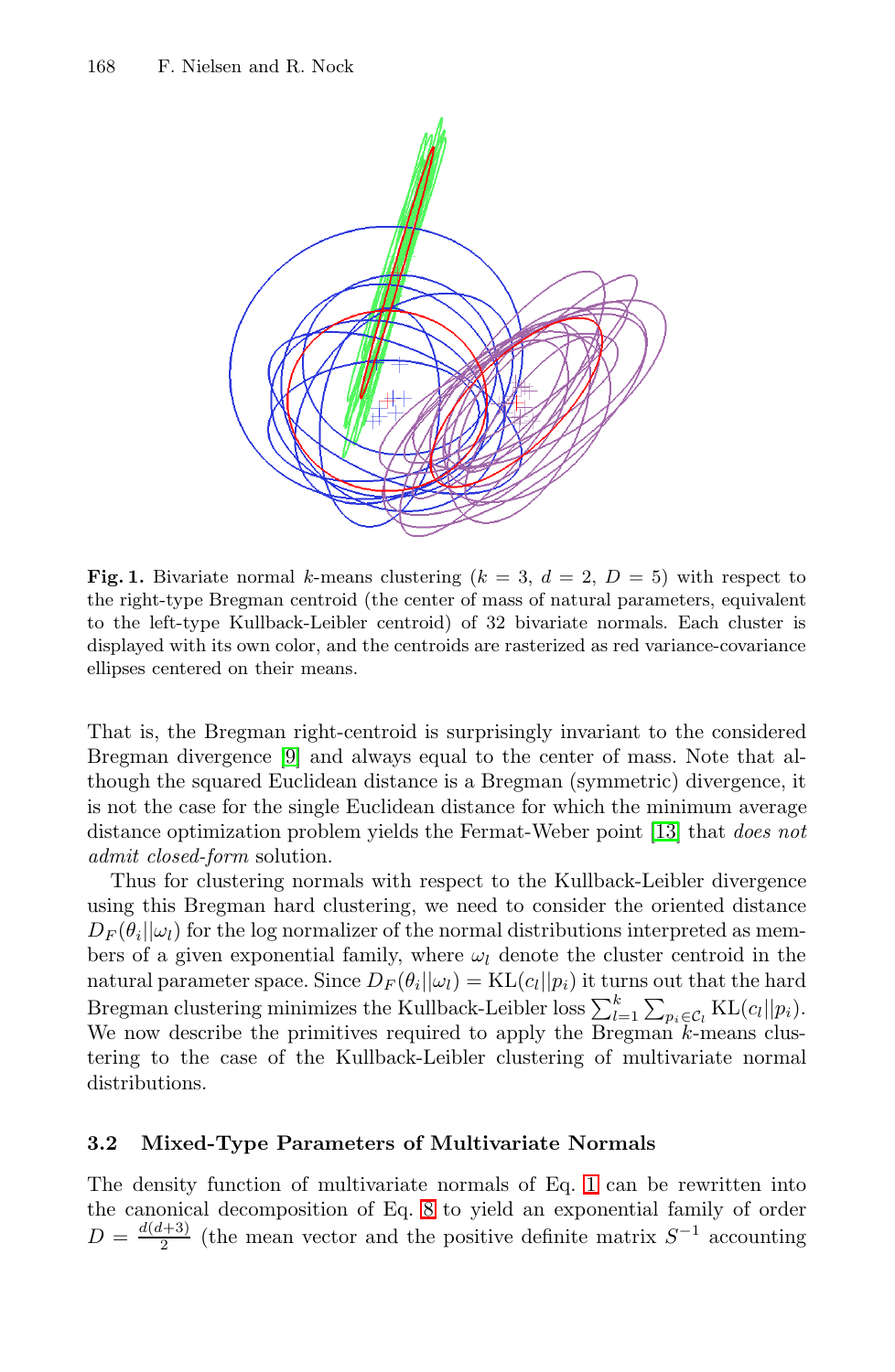respectively for d and  $\frac{d(d+1)}{2}$  parameters). The sufficient statistics is stacked onto a two-part D-dimensional vector/matrix entity

$$
\tilde{x} = (x, -\frac{1}{2}xx^T) \tag{12}
$$

associated with the natural parameter

$$
\tilde{\Theta} = (\theta, \Theta) = (S^{-1}m, \frac{1}{2}S^{-1}).
$$
\n(13)

Accordingly, the source parameter are denoted by  $\tilde{\Lambda} = (m, S)$ . The log normalizer specifying the exponential family is (see [14]):

$$
F(\tilde{\Theta}) = \frac{1}{4} \text{Tr}(\Theta^{-1} \theta \theta^{T}) - \frac{1}{2} \log \det \Theta + \frac{d}{2} \log 2\pi.
$$
 (14)

To compute the Kullback-Leibler divergence of two normal distributions  $N_p =$  $\mathcal{N}(\mu_p, \Sigma_p)$  and  $N_q = \mathcal{N}(\mu_q, \Sigma_q)$ , we use the Bregman divergence as follows:

$$
KL(N_p||N_q) = D_F(\tilde{\Theta}_q||\tilde{\Theta}_p)
$$
\n(15)

$$
= F(\tilde{\Theta}_q) - F(\tilde{\Theta}_p) - <(\tilde{\Theta}_q - \tilde{\Theta}_p), \nabla F(\tilde{\Theta}_p) > .
$$
 (16)

The inner product  $\langle \tilde{\Theta}_p, \tilde{\Theta}_q \rangle$  is a *composite* inner product obtained as the sum of two inner products of vectors and matrices:

$$
\langle \tilde{\Theta}_p, \tilde{\Theta}_q \rangle = \langle \Theta_p, \Theta_q \rangle + \langle \theta_p, \theta_q \rangle. \tag{17}
$$

For matrices, the inner product  $\langle \Theta_p, \Theta_q \rangle$  is defined by the trace of the matrix product  $\Theta_p \Theta_q^T$ :

$$
\langle \Theta_p, \Theta_q \rangle = \text{Tr}(\Theta_p \Theta_q^T). \tag{18}
$$

Figure 1 displays the Bregman k-means clustering result on a set of 32 bivariate normals.

## **4 Dual Bregman Divergence**

We introduce the Legendre transformation to interpret *dually* the former *k*means Bregman clustering. We refer to [8] for detailed explanations that we concisely summarize here as follows: Any Bregman generator function  $F$  admits a *dual* Bregman generator function  $G = F^*$  via the Legendre transformation

$$
G(y) = \sup_{x \in \mathcal{X}} \{ \langle y, x \rangle - F(x) \}. \tag{19}
$$

The supremum is reached at the *unique* point where the gradient of  $G(x) = \langle$  $y, x > -F(x)$  vanishes, that is when  $y = \nabla F(x)$ . Writing  $\mathcal{X}'_F$  for the gradient space  $\{x' = \nabla F(x) | x \in \mathcal{X}\}\,$ , the convex conjugate  $G = F^*$  of F is the function  $\mathcal{X}'_F \subset \mathbb{R}^d \to \mathbb{R}$  defined by

$$
F^*(x') = \langle x, x' \rangle - F(x). \tag{20}
$$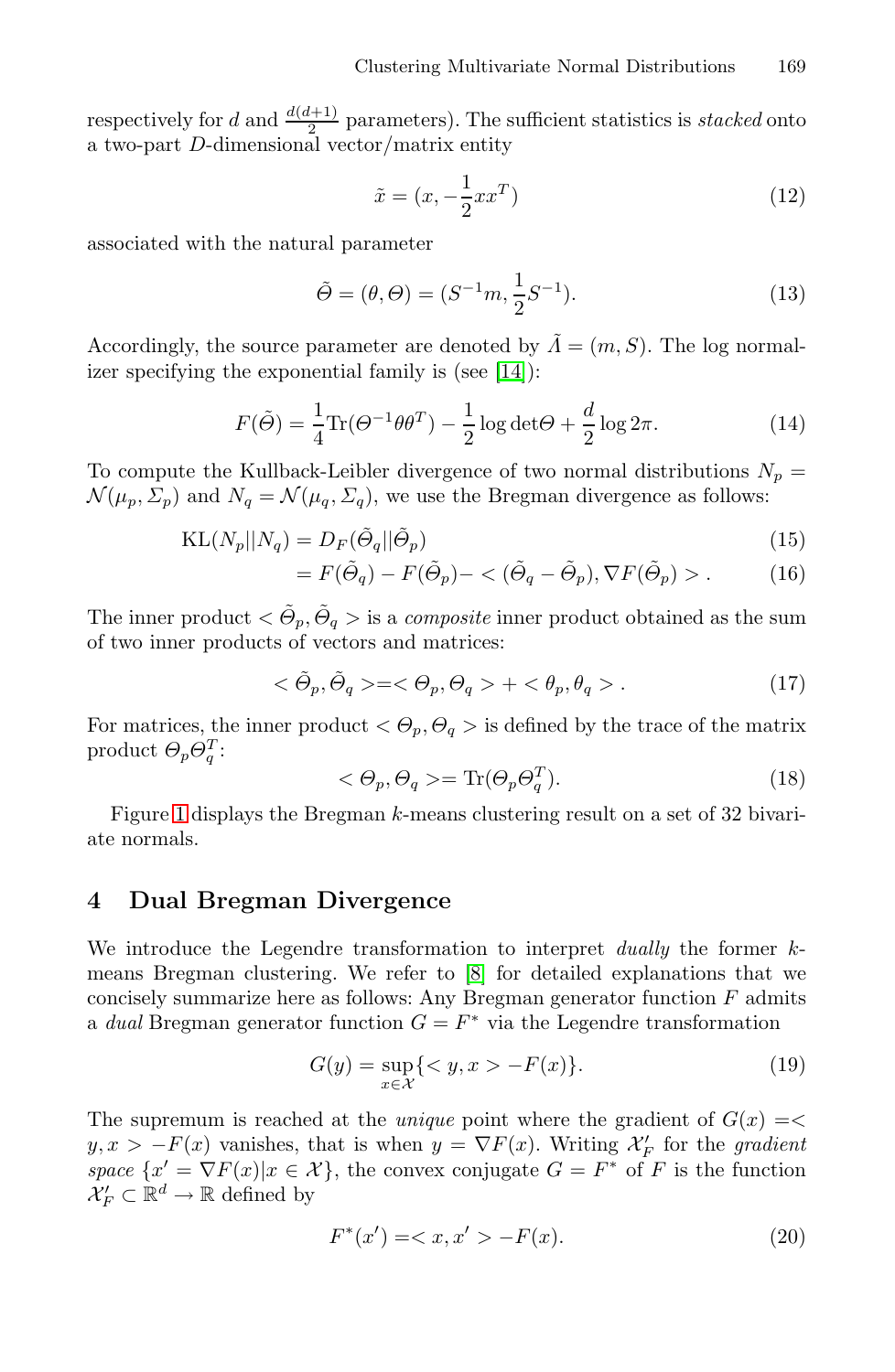

<span id="page-6-0"></span>**Fig. 2.** Clustering in the primal (natural) space  $\tilde{\Theta}$  is dually equivalent to clustering in the dual (expectation) space  $\tilde{H}$ . The transformations are reversible. Both normal data sets are visualized in the source parameter space  $\tilde{\Lambda}$ .

It follows from Legendre transformation that any Bregman divergence  $D_F$  admits a dual Bregman divergence  $D_{F^*}$  related to  $D_F$  as follows:

$$
D_F(p||q) = F(p) + F^*(\nabla F(q)) - \langle p, \nabla F(q) \rangle, \tag{21}
$$

$$
= F(p) + F^*(q') - \langle p, q' \rangle, \tag{22}
$$

$$
=D_{F^*}(q'||p').
$$
\n(23)

Yoshizawa and Tanabe [14] carried out non-trivial computations that yield the dual natural/expectation coordinate systems arising from the canonical decomposition of the density function  $p(x; m, S)$ :

$$
\tilde{H} = \begin{pmatrix} \eta = \mu \\ H = -(\Sigma + \mu\mu^T) \end{pmatrix} \Longleftrightarrow \tilde{\Lambda} = \begin{pmatrix} \lambda = \mu \\ \Lambda = \Sigma \end{pmatrix},
$$
\n(24)

$$
\tilde{\Lambda} = \begin{pmatrix} \lambda = \mu \\ \Lambda = \Sigma \end{pmatrix} \Longleftrightarrow \tilde{\Theta} = \begin{pmatrix} \theta = \Sigma^{-1} \mu \\ \Theta = \frac{1}{2} \Sigma^{-1} \end{pmatrix}
$$
(25)

The strictly convex and differentiable dual Bregman generator functions (ie., potential functions in information geometry) are  $F(\tilde{\Theta}) = \frac{1}{4} \text{Tr}(\Theta^{-1} \theta \theta^{T}) - \frac{1}{2} \log \theta$ det $\Theta + \frac{d}{2} \log \pi$ , and  $F^*(\tilde{H}) = -\frac{1}{2} \log(1 + \eta^T H^{-1} \eta) - \frac{1}{2} \log \det(-H) - \frac{d}{2} \log(2\pi e)$ defined respectively both on the topologically open space  $\mathbb{R}^d \times C_d^-$ , where  $C_d$ denote the d-dimensional cone of symmetric positive definite matrices. The  $H \Leftrightarrow$  $\Theta$  coordinate transformations obtained from the Legendre transformation are given by

$$
\tilde{H} = \nabla_{\tilde{\Theta}} F(\tilde{\Theta}) = \begin{pmatrix} \nabla_{\tilde{\Theta}} F(\theta) \\ \nabla_{\tilde{\Theta}} F(\Theta) \end{pmatrix} = \begin{pmatrix} \frac{1}{2} \Theta^{-1} \theta \\ -\frac{1}{2} \Theta^{-1} - \frac{1}{4} (\Theta^{-1} \theta) (\Theta^{-1} \theta)^T \end{pmatrix} \tag{26}
$$

$$
= \left(\begin{array}{c} \mu \\ -(\Sigma + \mu \mu^T) \end{array}\right) \tag{27}
$$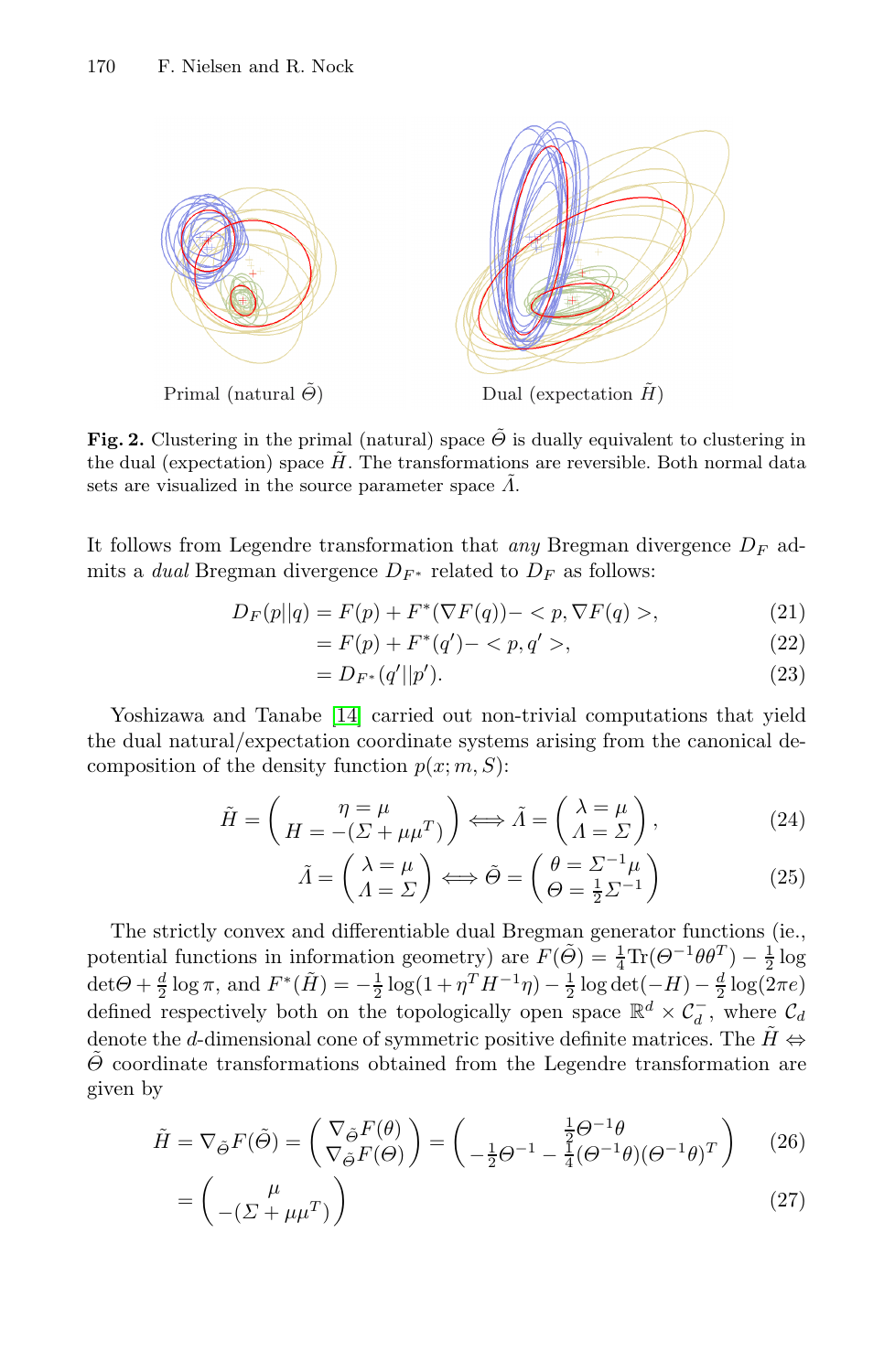and

$$
\tilde{\Theta} = \nabla_{\tilde{H}} F^*(\tilde{H}) = \begin{pmatrix} \nabla_{\tilde{H}} F^*(\eta) \\ \nabla_{\tilde{H}} F^*(H) \end{pmatrix} = \begin{pmatrix} -(H + \eta \eta^T)^{-1} \eta \\ -\frac{1}{2} (H + \eta \eta^T)^{-1} \end{pmatrix} = \begin{pmatrix} \Sigma^{-1} \mu \\ \frac{1}{2} \Sigma^{-1} \end{pmatrix} . (28)
$$

These formula simplify significantly when we restrict ourselves to diagonalonly variance-covariance matrices  $S_i$ , spherical [Gau](#page-6-0)ssians  $S_i = s_i I$ , or univariate normals  $\mathcal{N}(m_i, s_i^2)$ .

## **5 Left-Sided and Right-Sided Clusterings**

The former Bregman k-means clustering makes use of the right-side of the divergence for clustering. It is therefore equivalent to the left-side clustering for the dual Bregman diverge[nc](#page-10-2)e on the gradient point set (see Figure 2). The leftside Kullback-Leibler clustering of members of the same exponential family is a right-side Bregman [clus](#page-10-12)tering for the log normalizer. Similarly, the right-side Kullback-Leibler clustering of members of the same exponential family is a *left*side Bregman clustering for the log normalizer, that is itself equivalent to a right-side Bregman clustering for the dual convex conjugate F∗ obtained from Legendre transformation.

We find that the left-side [Br](#page-10-2)egman clustering (ie., right-side Kullback-Leibler) is exactly the clustering algorithm reported in  $[2]$ . In particular, the cluster centers for the right-side Kullback-Leibler divergence are left-side Bregman centroids that have been shown to be generalized means [15], given as (for  $(\nabla \tilde{F})^{-1} = \nabla \tilde{F}^*$ ):

$$
\tilde{\Theta} = (\nabla \tilde{F})^{-1} \left( \sum_{i=1}^{n} \nabla \tilde{F}(\tilde{\Theta}_{i}) \right). \tag{29}
$$

After calculus, it follows in accordance with [2] that

$$
S^* = \left(\frac{1}{n}\sum_i S_i^{-1}\right)^{-1},\tag{30}
$$

$$
m^* = S^* \left( \sum_{i=1}^n \frac{1}{n} S_i^{-1} m_i \right). \tag{31}
$$

## **6 Inferring Multivariate Normal Distributions**

As mentioned in the introduction, in many real-world settings each datum point can be sampled several times yielding multiple observations assumed to be drawn from an underlying distribution. This modeling is convenient for considering individual noise characteristics. In many cases, we may also assume Gaussian sampling or Gaussian noise, see [2] for concrete examples in sensor data network and statistical debugging applications. The problem is then to infer from observations  $x_1, \ldots, x_s$  the parameters m and S. It turns out that the maximum likelihood estimator (MLE) of exponential families is the centroid of the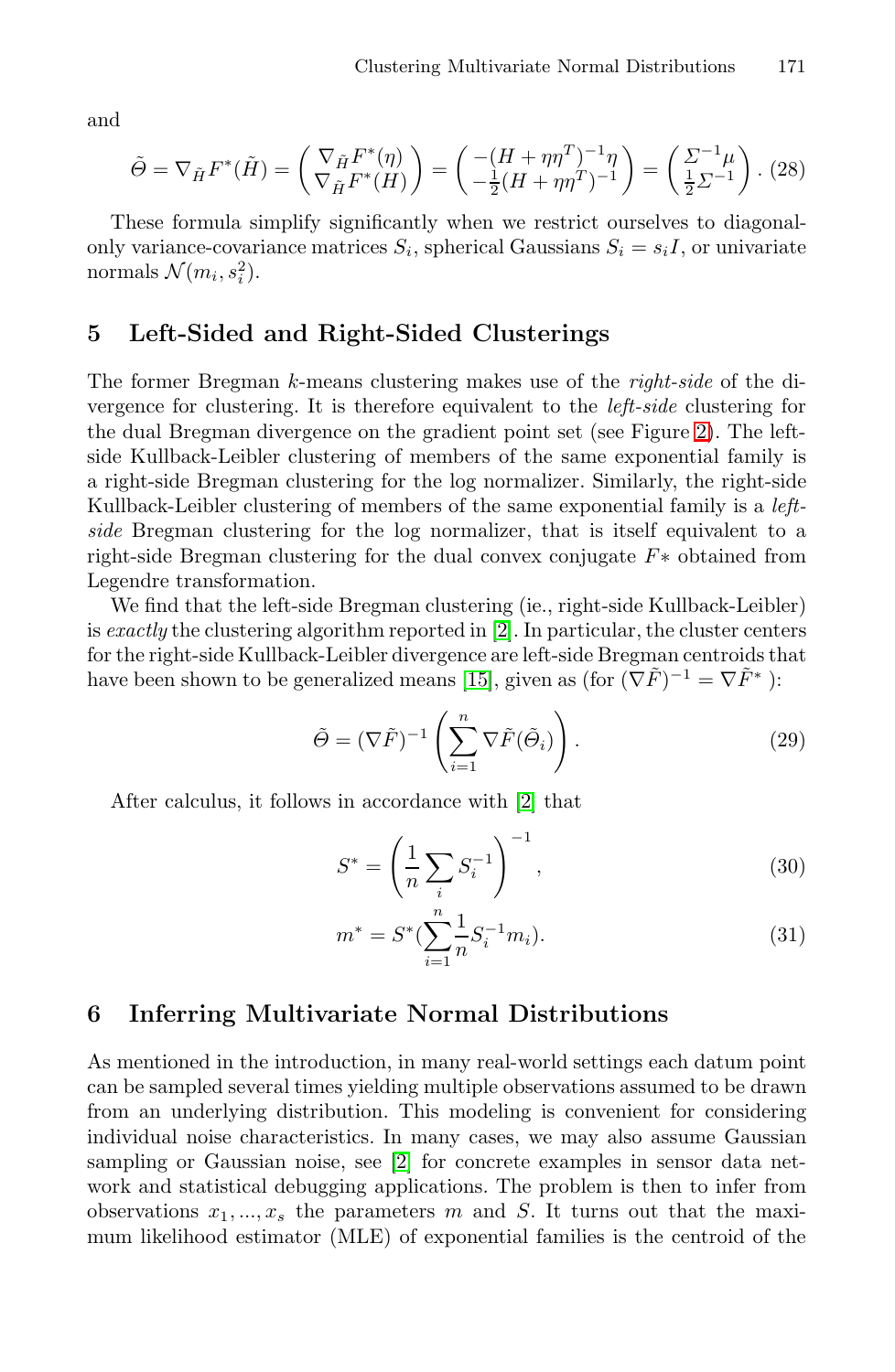sufficient statistics evaluated on the observations [7]. Since multivariate normal distributions belongs to the exponential families with statistics  $(x, -\frac{1}{2}xx^T)$ , it follows from t[he](#page-10-13) maximum likelihood estimator that

$$
\hat{\mu} = \frac{1}{s} \sum_{i=1}^{s} x_i,
$$
\n(32)

and

$$
\hat{S} = \left(\frac{1}{2s} \sum_{i=1}^{s} x_i x_i^T\right) - \hat{\mu}\hat{\mu}^T.
$$
\n(33)

This estimator may be [bias](#page-10-14)ed [5].

## **7 Symmetric Clustering with the** *J***-Divergence**

The symmetrical Kullback-Leibler divergence  $\frac{1}{2}$ (KL(p||q)+KL(q||p)) is called the J-divergence. Although centroids for the left-side and right-side Kullback-Leibler divergence admit elegant closed-form solutions as generalized means [15], it is also known that the symmetrized Kullback-Leibler centroid of discrete distributions does not admit such a closed-form solution [16]. Nevertheless, the centroid of symmetrized Bregman divergence has been *exactly* geometrically characterized as the intersection of the geodesic linking the left- and right-sided centroids (say,  $c_L^F$  and  $c_R^F$  respectively) with the mixed-type bisector:  $M_F(c_R^F, c_L^F) = \{x \in$  $\mathcal{X} \mid D_F(c_R^F||x) = D_F(x||c_L^F)$ . We summarize the geodesic-walk approximation heuristic of [15] as follows: We initially consider  $\lambda \in [\lambda_m = 0, \lambda_M = 1]$  and repeat the following steps until  $\lambda_M - \lambda_m \leq \epsilon$ , for  $\epsilon > 0$  a *prescribed* precision threshold:

1. **Geodesic walk.** Compute interval midpoint  $\lambda_h = \frac{\lambda_m + \lambda_M}{2}$  and corresponding geodesic point

$$
q_h = (\nabla F)^{-1}((1 - \lambda_h)\nabla F(c_R^F) + \lambda_h \nabla F(c_L^F)),
$$
\n(34)



**Fig. 3.** The left-(red) and right-sided (blue) Kullback-Leibler centroids, and the symmetrized Kullback-Leibler J-divergence centroid (green) for a set of eight bivariate normals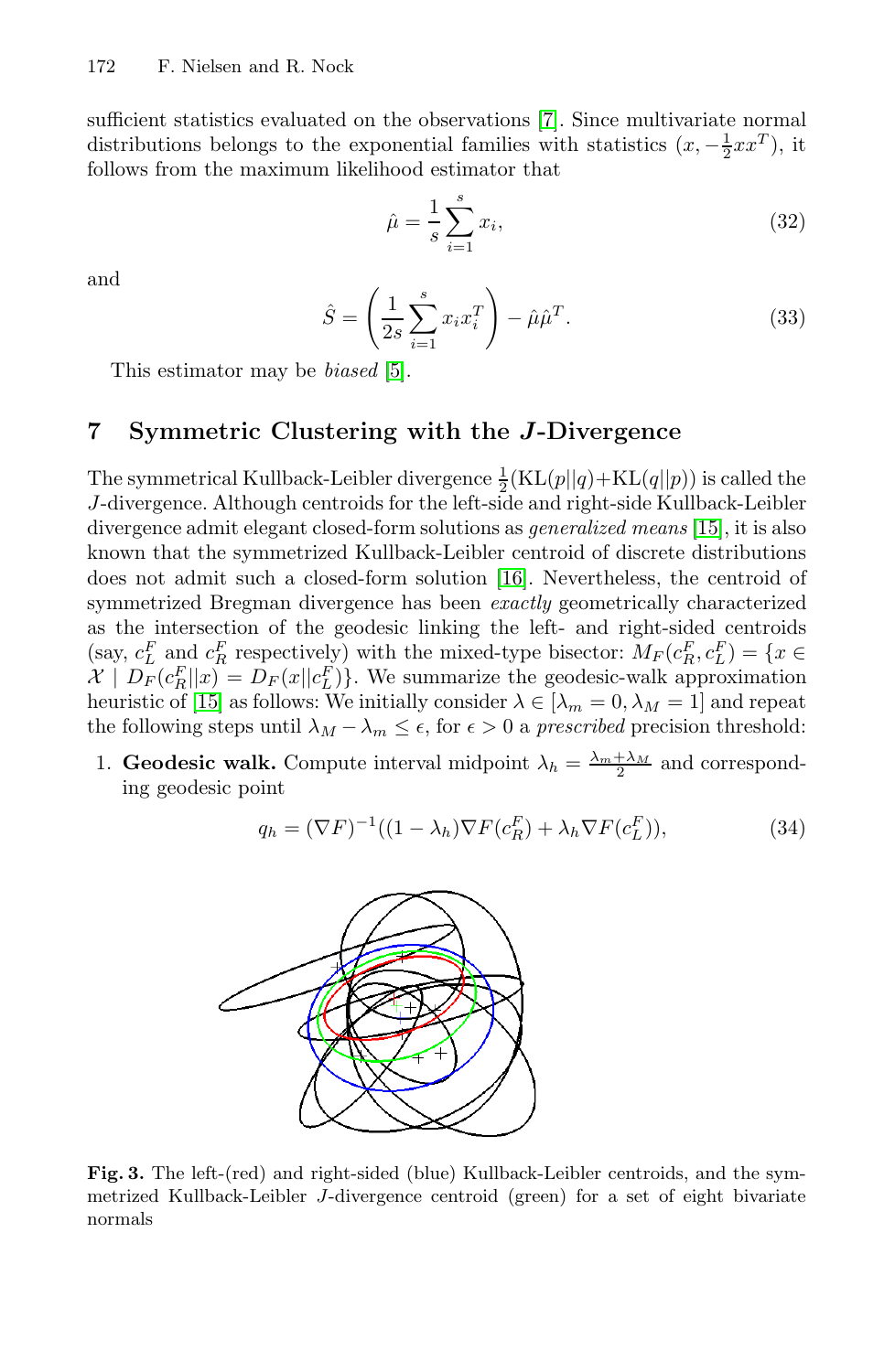

**Fig. 4.** Clustering sided or symmetrized multivariate normals. For identical variancecovariance matrices, this Bregman clustering amounts to the regular k-means. Indeed, in this case the Kullback-Leibler becomes proportional to the squared Euclidean distance. See demo applet at http://www.sonycsl.co.jp/person/nielsen/KMj/

- 2. **Mixed-type bisector side.** Evaluate the sign of  $D_F(c_R^F||q_h) D_F(q_h||c_L^R)$ , and
- 3. **Dicho[t](#page-10-15)omy.** Branch on  $[\lambda_h, \lambda_M]$  [if](#page-10-15) the sign is negative, or on  $[\lambda_m, \lambda_h]$ otherwise.

Figure 3 shows the two sided left- and right-sided centroids, and the symmetrized centroid for the case of bivariate normals (handled as points in 5D). We can then apply the classical  $k$ -means algorithm on these symmetrized centroids. Figure 4 displays that the multiv[ar](#page-10-8)iate clustering applet, which shows the property that it becomes the regular k-means if we fix all variance-covariance matrices to identity. See also the recent work of Teboulle [17] that further generaliz[es](#page-10-10) center-based clustering to Bregman and Csiszár  $f$ -divergences.

## **8 Concluding Remarks**

We have presented the  $k$ -means hard [cl](#page-10-2)ustering techniques [1] for clustering multivariate normals in arbitrary dimensions with respect to the Kullback-Leibler [dive](#page-10-12)rgence. Our approach relies on instantiating the generic Bregman hard clustering of Banerjee et al. [9] by using the fact that the relative entropy between any two normal distributions can be derived from the corresponding mixed-type Bregman divergence obtained by setting the Bregman generator as the log normalizer function of the normal exponential family. This in turn yields a dual interpretation of the right-sided  $k$ -means clustering as a left-sided  $k$ -means clustering that was formerly studied by Davis and Dhillon [2] using an ad-hoc optimization technique. Furthermore, based on the very recent work on symmetrical Bregman centroids [15], we showed how to cluster multivariate normals with respect to the symmetrical Kullback-Leibler divergence, called the J-divergence.